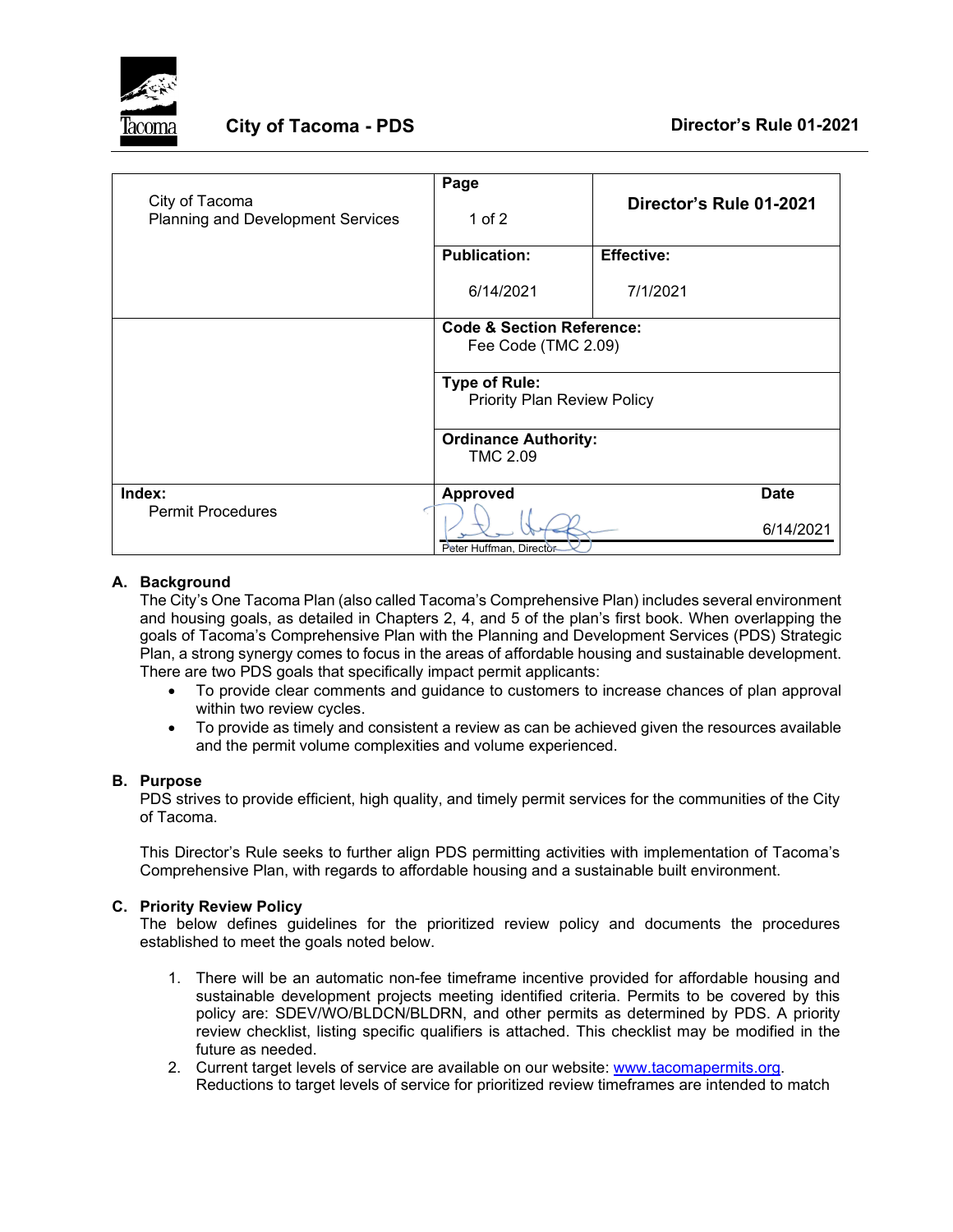the target level of service provided with the similar paid expedited review service. This includes up to a 50% reduction in the standard level of service.

- 3. Proposed reductions in target review timeframes will be considered for the first two permit review cycles. The applicant is still ultimately responsible for responding to each comment and correction identified by staff before resubmittal, and submitting high quality plan documents demonstrating compliance with all applicable rules, regulations, codes, and manuals. Participation in one of our pre-application services prior to initial submittal is also encouraged as a way to make staff aware of project complexities, and reduce the overall number of review cycles.
- 4. PDS may utilize a third party to complete reviews as needed.
- 5. Prioritized review does not guarantee a faster permit approval or permit issuance. Prioritized review does assign a shorter target level of service for reviewing staff, which means that they will look at a prioritized review permit submittal ahead of other permits submitted within the same timeframe. Items such as staff availability and overall permit volume do have the potential to affect staff ability to meet target goals for all permits.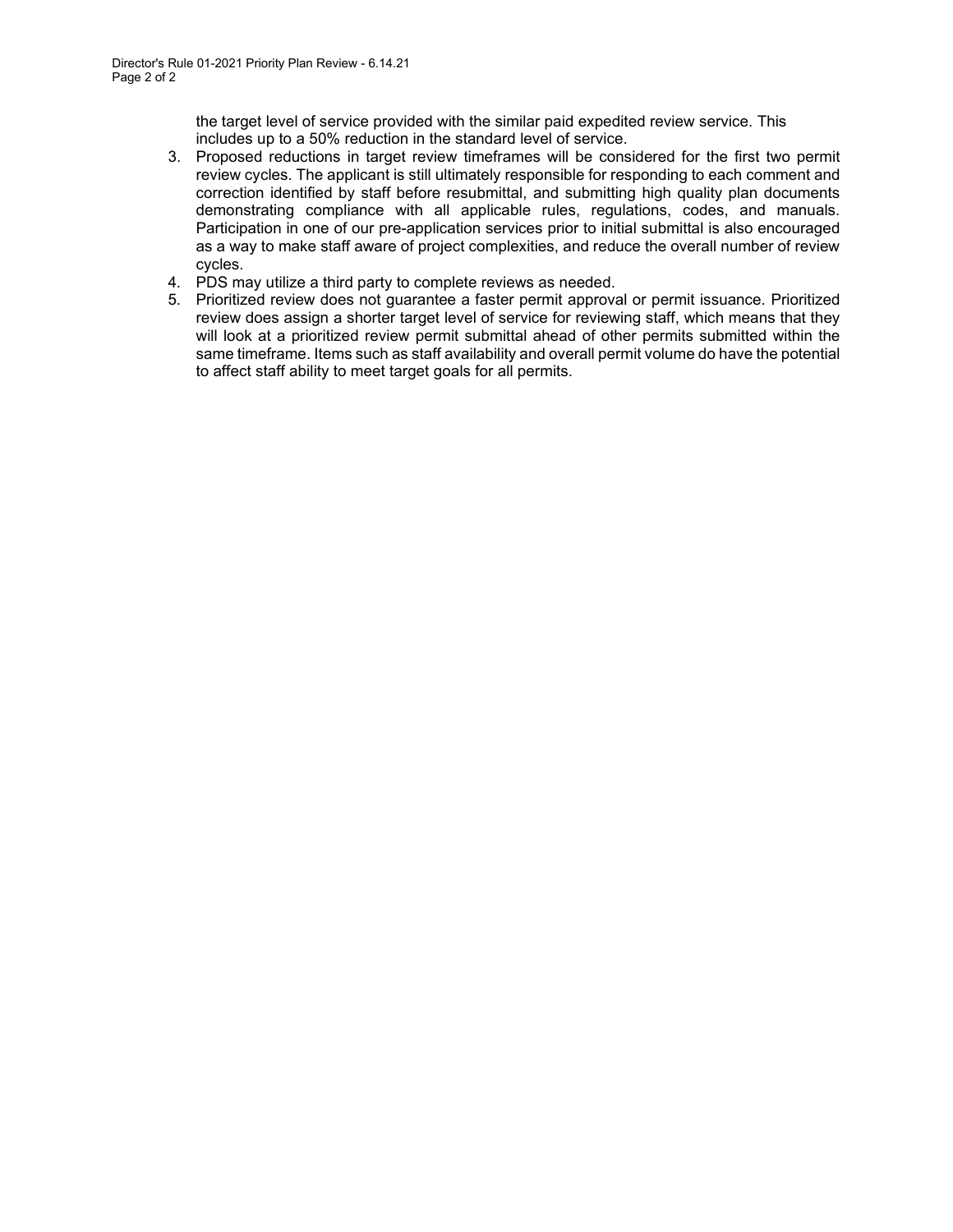# **Planning and Development Services Priority Review Checklist**

To help promote the goals of the City's Affordable Housing Action Strategy and the City's Environmental Action Plan, PDS has committed to providing an automatic non-fee timeframe incentive to Affordable Housing and Sustainable Development projects meeting specific criteria.

Projects must be reviewed via one of our fee-for-service pre-development options (Option A or Option B) prior to submittal to be eligible for priority review permitting.

## **Affordable Housing Project Criteria (check all that apply)**

- ☐ Single-Family Dwellings, Accessory Dwellings, and/or or Duplexes
	- $\Box$  Project is developed by a person eligible for a tax exemption due to financial status (attach supporting documentation), OR
	- $\Box$  Must be associated with larger project scope (i.e. plat, PRD, etc.) involving 10 or more total affordable housing units<sup>[1](#page-2-0)</sup>, AND
		- $\Box$  Project is sponsored and developed by a public authority created under RCW [35.82.030,](https://app.leg.wa.gov/rcw/default.aspx?cite=35.82.030#:%7E:text=The%20governing%20body%20shall%20adopt,of%20safe%20or%20sanitary%20dwelling) or a 501 (c)(3) organization, OR
		- ☐ Project has obtained a 12-year Multi-Family Tax Exemption.
- ☐ Multi-Family (Commercial)
	- $\Box$  Project must provide 10 or more total units (either all within one structure or as part of a larger development plan with smaller multifamily buildings), AND
		- $\Box$  Minimum 20% of units must be affordable at 80% of area median income (AMI), or affordable for homebuyers with household incomes no greater than 115% of AMI, OR
		- ☐ Project has obtained a 12-year Multi-Family Tax Exemption, OR
		- $\Box$  Project is sponsored and developed by a public authority created under [RCW 35.82.030](https://app.leg.wa.gov/rcw/default.aspx?cite=35.82.030#:%7E:text=The%20governing%20body%20shall%20adopt,of%20safe%20or%20sanitary%20dwelling) or a 501 (c)(3) organization.

## **Sustainable Development Project Criteria (attach supporting documentation)**

- ☐ Single-Family Dwellings, Accessory Dwellings, and/or or Duplexes
	- $\Box$  Three star or better rating through [Built Green;](https://www.builtgreen.net/)
	- ☐ [Passive House Institute US \(PHIUS\)](https://www.phius.org/home-page)
	- □ Silver or better rating through [LEED for Homes](https://www.usgbc.org/resources/leed-homes)
	- ☐ [Living Building Challenge \(LBC\) Petal](https://living-future.org/lbc/) or [Net Zero](https://living-future.org/zero-energy/)
- ☐ Multi-Family (Commercial)
	- $\Box$  Three star or better rating through [Built Green](https://www.builtgreen.net/)
	- ☐ [Passive House Institute US \(PHIUS\)](https://www.phius.org/home-page)
	- □ Two globes or better rating through [Green Globes](http://www.greenglobes.com/home.asp)
	- $\Box$  Silver or better rating through Leadership in Energy and Environmental Design (LEED) [New Buildings, Interior Design and Construction](https://www.usgbc.org/leed/rating-systems/new-interiors)
	- ☐ [Living Building Challenge \(LBC\) Petal](https://living-future.org/lbc/) or [Net Zero](https://living-future.org/zero-energy/)

<span id="page-2-0"></span> $1$  Housing is typically considered affordable if total housing costs do not exceed 30% of a household's gross income. HUD uses a regional income benchmark—area median income, or AMI, of \$74,500.